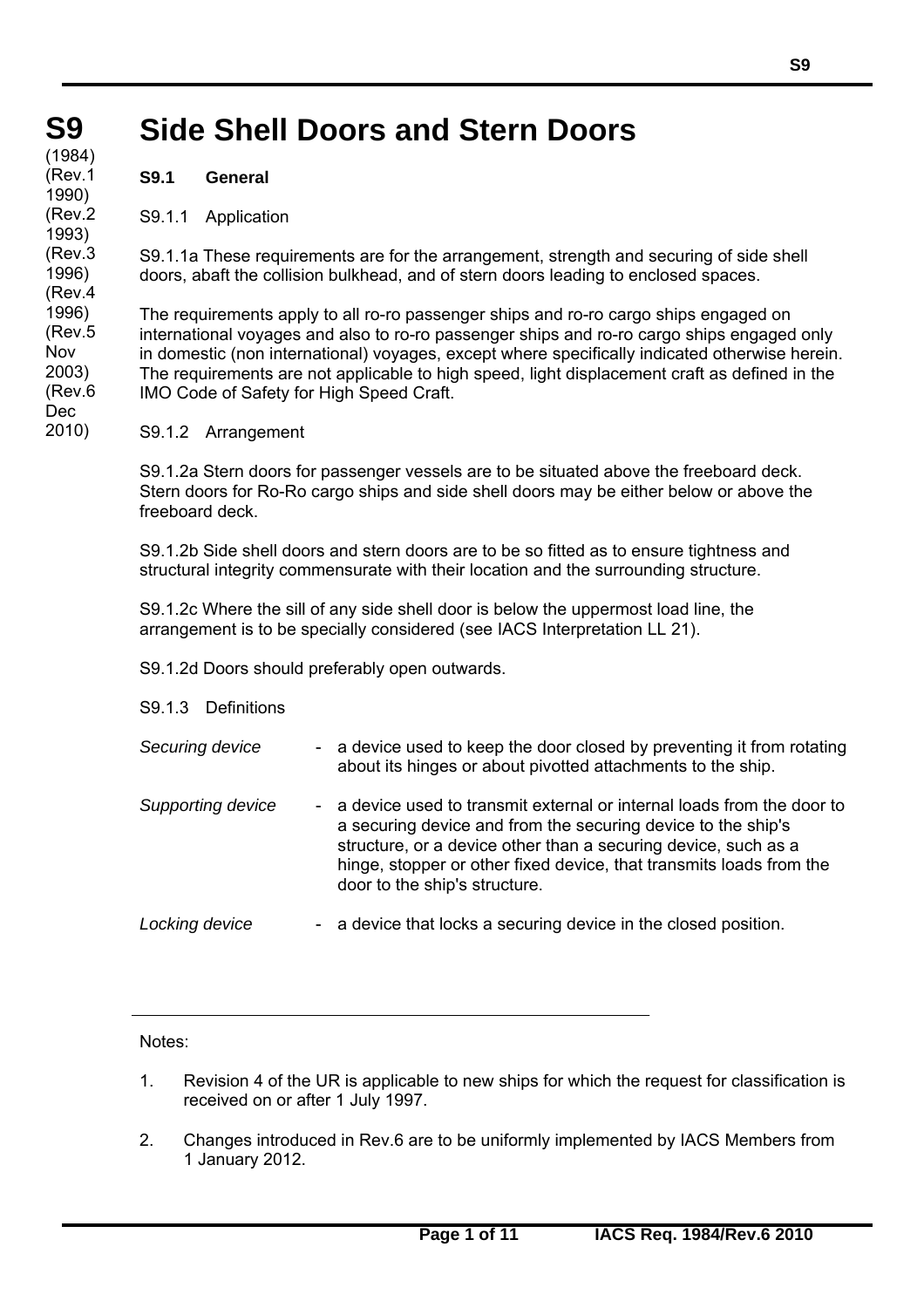| S9     | Ro-ro passenger ship - | a passenger ship with ro-ro spaces or special category spaces.                                                                                                                                                                                                                                                                                                                                                                                                                                                  |
|--------|------------------------|-----------------------------------------------------------------------------------------------------------------------------------------------------------------------------------------------------------------------------------------------------------------------------------------------------------------------------------------------------------------------------------------------------------------------------------------------------------------------------------------------------------------|
| (cont) | Ro-ro spaces           | are spaces not normally sub-divided in any way and extending to<br>either a substantial length or the entire length of the ship, in which<br>motor vehicles with fuel in their tanks for their own propulsion<br>and/or goods (packaged or in bulk, in or on rail or road cars,<br>vehicles (including road or rail tankers), trailers, containers, pallets,<br>demountable tanks or in or on similar stowage units or, other<br>receptacles) can be loaded and unloaded normally in a horizontal<br>direction. |
|        | Special category       |                                                                                                                                                                                                                                                                                                                                                                                                                                                                                                                 |
|        | spaces                 | - are those enclosed vehicle spaces above or below the bulkhead<br>deck, into and from which vehicles can be driven and to which<br>passengers have access. Special category spaces may be<br>accommodated on more than one deck provided that the total<br>overall clear height for vehicles does not exceed 10m.                                                                                                                                                                                              |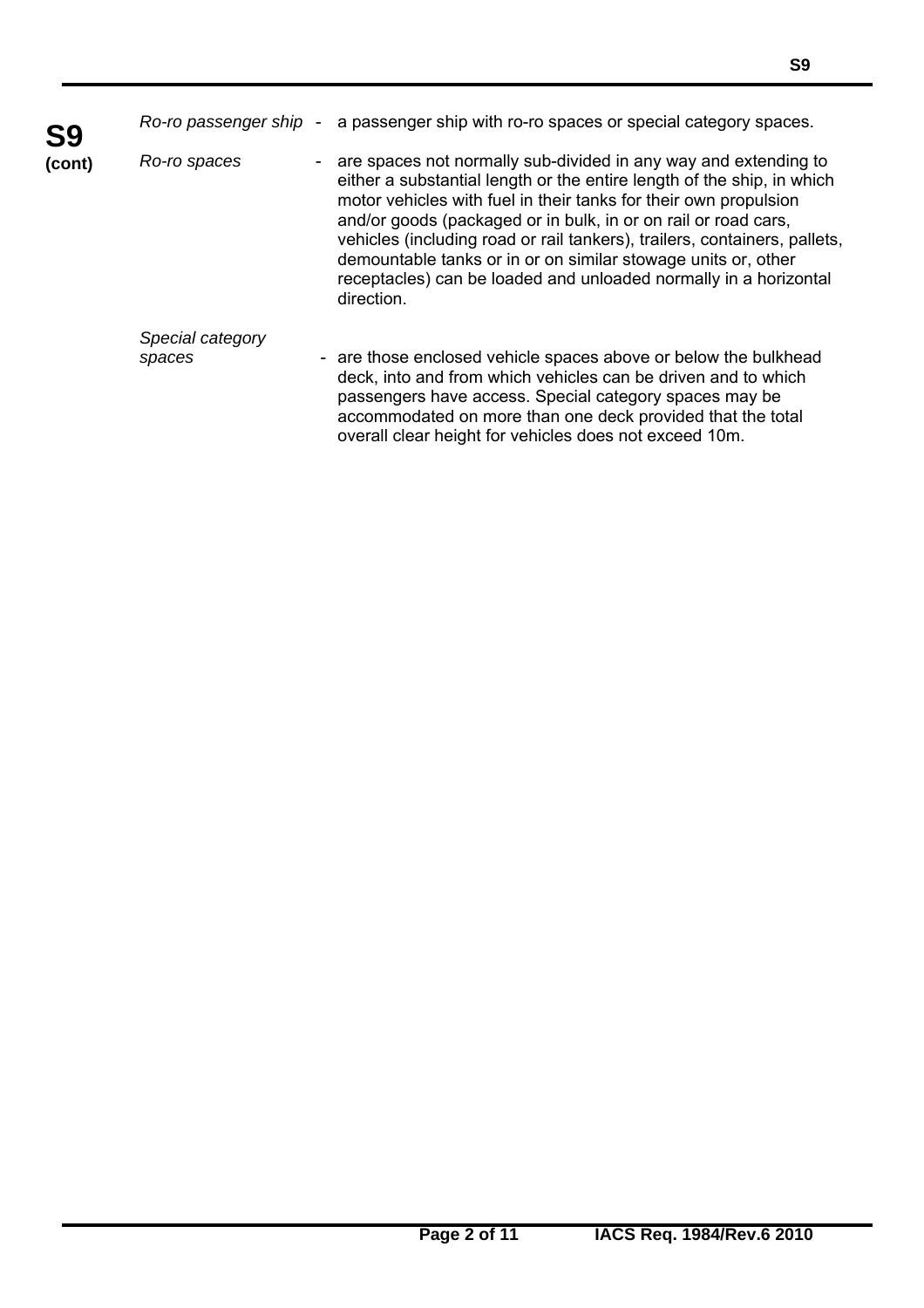# **S9.2 Strength Criteria**

S9.2.1 Primary structure and Securing and Supporting devices

S9.2.1a Scantlings of the primary members, securing and supporting devices of side shell doors and stern doors are to be determined to withstand the design loads defined in S9.3, using the following permissible stresses:

sheer stress:

$$
\tau = \frac{80}{k} N / mm^2
$$

bending stress:

$$
\sigma = \frac{120}{k} N / mm^2
$$

equivalent stress:

 $\overline{a}$ 

$$
\sigma_c = \sqrt{\sigma^2 + 3\tau^2} = \frac{150}{k} N / mm^2
$$

where k is the material factor as given in S4, but is not to be taken less than 0.72 unless a direct strength analysis with regard to relevant modes of failures is carried out.

S9.2.1b The buckling strength of primary members is to be verified as being adequate.

S9.2.1c For steel to steel bearings in securing and supporting devices, the nominal bearing pressure calculated by dividing the design force by the projected bearing area is not to exceed  $0.8\sigma_F$ , where  $\sigma_F$  is the yield stress of the bearing material. For other bearing materials, the permissible bearing pressure is to be determined according to the manufacturer's specification.

S9.2.1d The arrangement of securing and supporting devices is to be such that threaded bolts do not carry support forces. The maximum tension in way of threads of bolts not carrying support forces is not to exceed  $125/k$  N/mm<sup>2</sup>, with k defined in S9.2.1a.

# **S9 (cont)**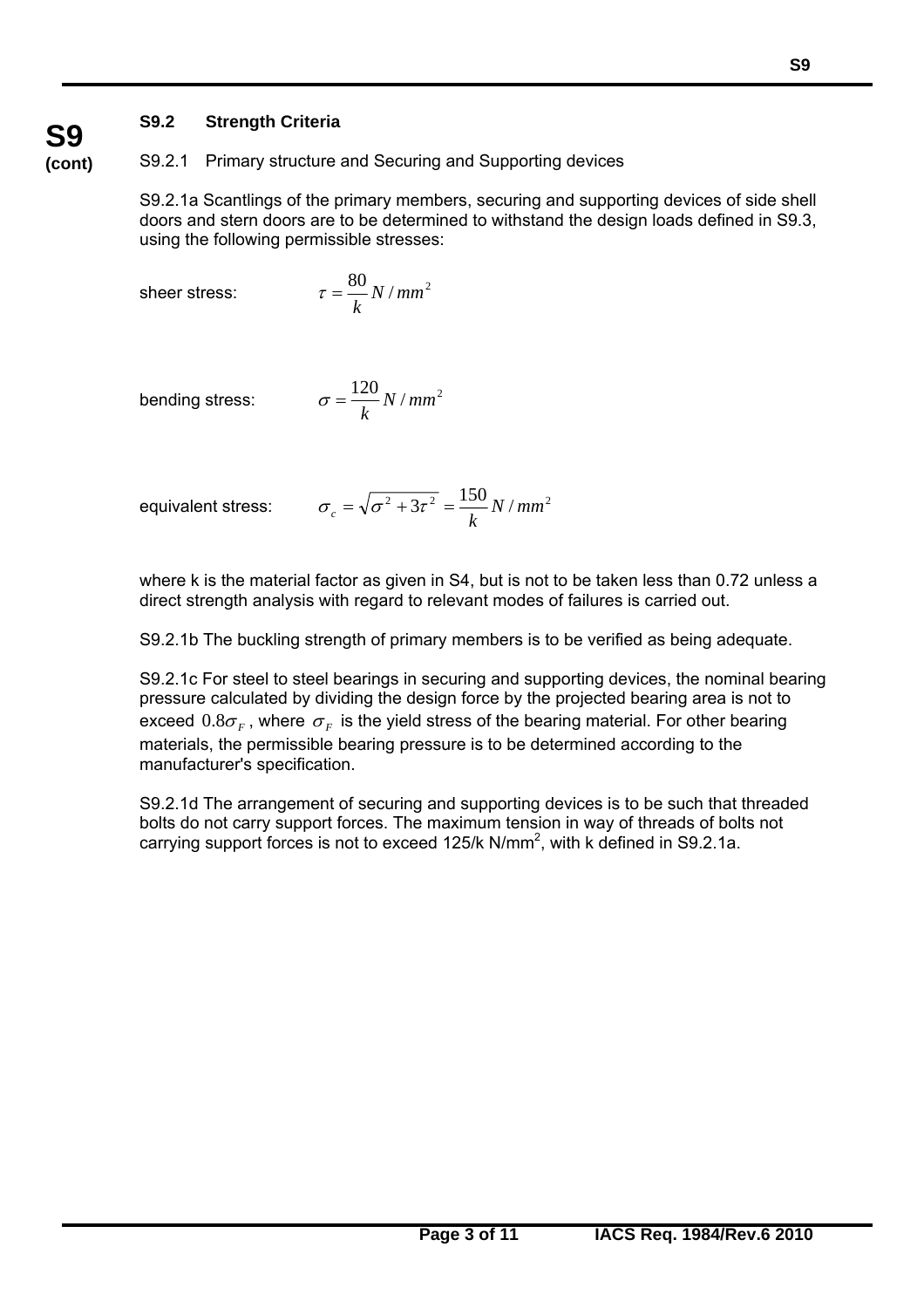# **S9.3 Design loads**

**S9 (cont)**

S9.3.1 The design forces, in kN, considered for the scantlings of primary members, securing and supporting devices of side shell doors and stern doors are to be not less than:

- (i) Design forces for securing or supporting devices of doors opening inwards:
	- external force:  $F_e = A p_e + F_p$
	- internal force:  $F_i = F_0 + 10$  W
- (ii) Design forces for securing or supporting devices of doors opening outwards:
	- external force:  $F_e = A p_e$
	- internal force:  $F_i = F_0 + 10 W + F_p$
- (iii) Design forces for primary members:
	- external force:  $F_e = A p_e$
	- internal force:  $F_i = F_0 + 10$  W

whichever is the greater,

where:

 $\overline{a}$ 

- A area, in  $m^2$ , of the door opening,
- W mass of the door, in t,
- $F<sub>p</sub>$  total packing force in kN. Packing line pressure is normally not to be taken less than 5N/mm,
- $F_0$  the greater of  $F_c$  and 5 A (kN),
- $F_c$  accidental force, in kN, due to loose of cargo etc., to be uniformly distributed over the area A and not to be taken less than 300kN. For small doors such as bunker doors and pilot doors, the value of  $F_c$  may be appropriately reduced. However, the value of  $F_c$  may be taken as zero, provided an additional structure such as an inner ramp is fitted, which is capable of protecting the door from accidental forces due to loose cargoes.
- $p_e$  external design pressure, in kN/m<sup>2</sup>, determined at the centre of gravity of the door opening and not taken less than:

10 ( T -  $Z_{\rm G}$  ) + 25 for  $Z_{\rm G}$  < T 25 for  $Z_{\rm G} \ge T$ 

> Moreover, for stern doors of ships fitted with bow doors,  $p_e$  is not to be taken less than:

$$
P_e = 0.6 \lambda C_H (0.8 + 0.6L^{0.5})^2
$$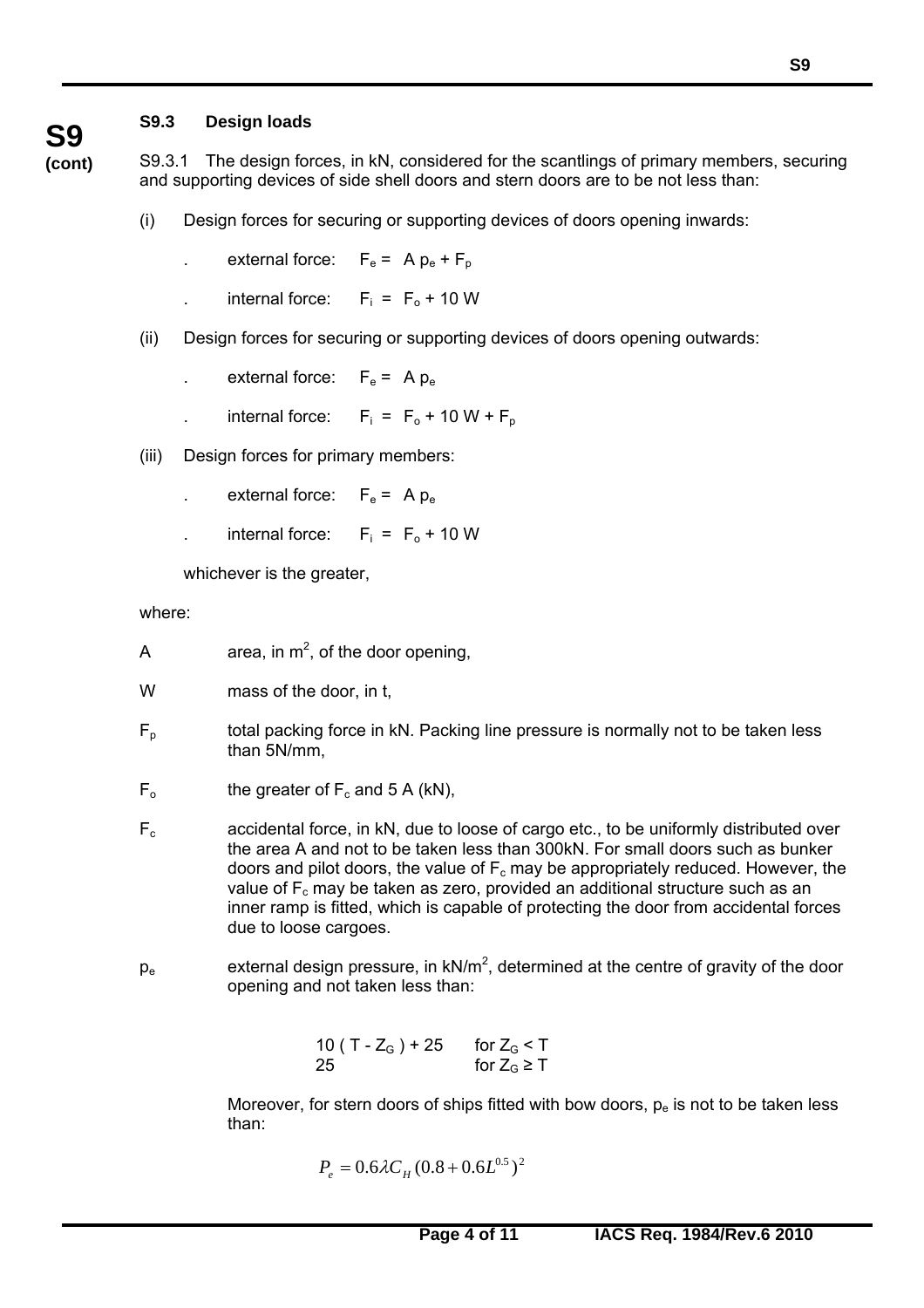- $\lambda$  coefficient depending on the area where the ship is intended to be operated:
	- $\lambda$  = 1 for sea going ships,
	- $\lambda$  = 0.8 for ships operated in coastal waters,
	- $\lambda$  = 0.5 for ships operated in sheltered waters.

Note: Coastal waters and sheltered waters are defined according to the practice of each Classification Society. As an example, coastal waters may be defined as areas where significant wave heights do not exceed 4m for more than three hours a year and sheltered waters as areas where significant wave heights do not exceed 2m for more than three hours a year.

- $C_{H}$  = 0.0125 L for L < 80m  $= 1$  for  $L \geq 80$ m
- L ship's length, in m, but need not be taken greater than 200 metres,
- T draught, in m, at the highest subdivision load line,
- $Z<sub>G</sub>$  height of the centre of area of the door, in m, above the baseline.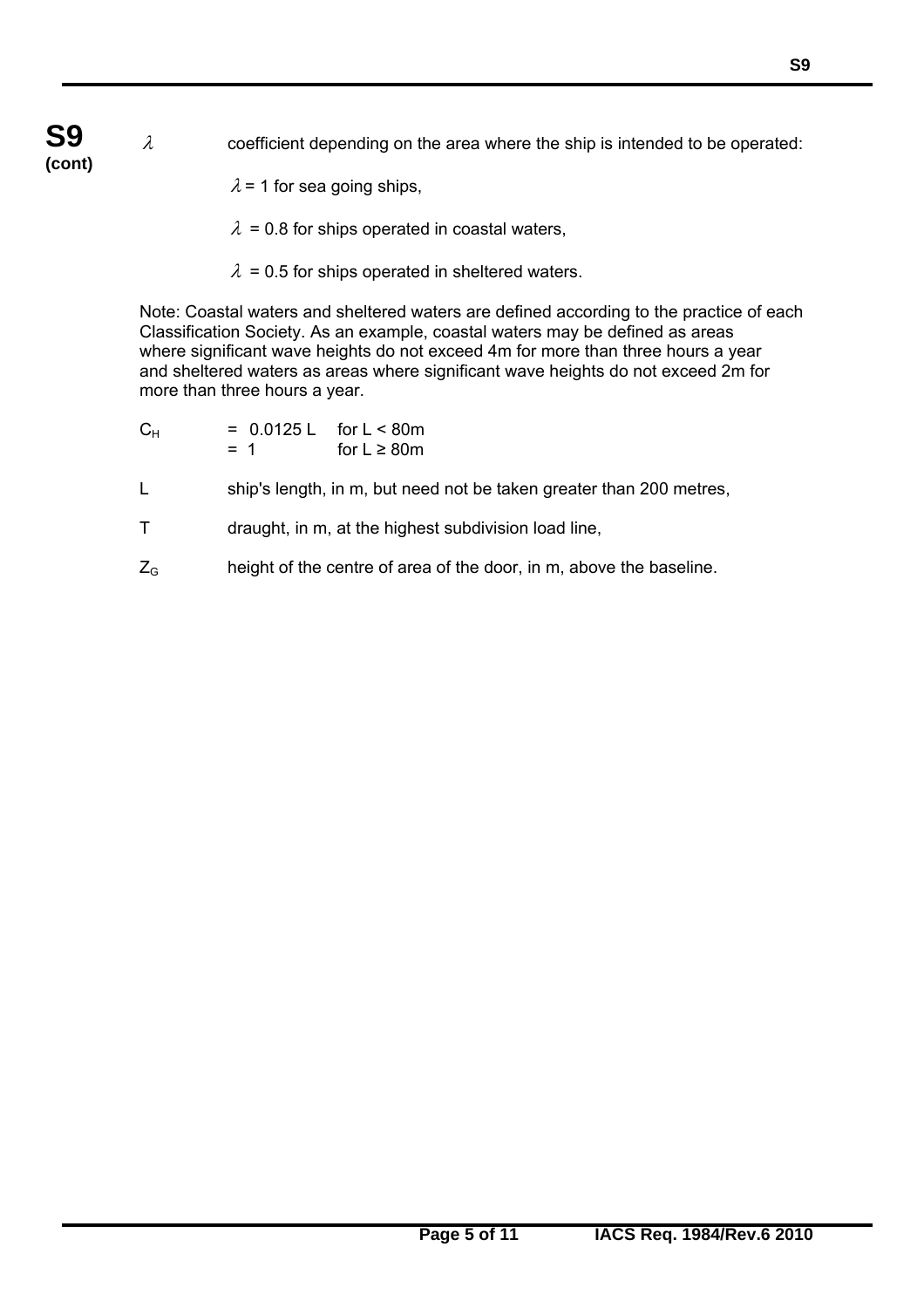# **S9.4 Scantlings of side shell doors and stern doors**

#### **(cont) S9.4.1 General**

**S9** 

S9.4.1a The strength of side shell doors and stern doors is to be commensurate with that of the surrounding structure.

S9.4.1b Side shell doors and stern doors are to be adequately stiffened and means are to be provided to prevent any lateral or vertical movement of the doors when closed. Adequate strength is to be provided in the connections of the lifting/manoeuvring arms and hinges to the door structure and to the ship's structure.

S9.4.1c Where doors also serve as vehicle ramps, the design of the hinges should take into account the ship angle of trim and heel which may result in uneven loading on the hinges.

S9.4.1d Shell door openings are to have well-rounded corners and adequate compensation is to be arranged with web frames at sides and stringers or equivalent above and below.

S9.4.2 Plating and secondary stiffeners

S9.4.2a The thickness of the door plating is not to be less than the required thickness for the side shell plating, using the door stiffener spacing, but in no case less than the minimum required thickness of shell plating.

Where doors serve as vehicle ramps, the plating thickness is to be not less than required for vehicle decks.

S9.4.2b The section modulus of horizontal or vertical stiffeners is not to be less than that required for side framing. Consideration is to be given, where necessary, to differences in fixity between ship's frames and door stiffeners.

Where doors serve as vehicle ramps, the stiffener scantlings are not to be less than required for vehicle decks.

### S9.4.3 Primary Structure

 $\overline{a}$ 

S9.4.3a The secondary stiffeners are to be supported by primary members constituting the main stiffening of the door.

S9.4.3b The primary members and the hull structure in way are to have sufficient stiffness to ensure structural integrity of the boundary of the door.

S9.4.3c Scantlings of the primary members are generally to be supported by direct strength calculations in association with the design forces given in S9.3 and permissible stresses given in S9.2.1a. Normally, formulae for simple beam theory may be applied to determine the bending stresses. Members are to be considered to have simply supported end connections.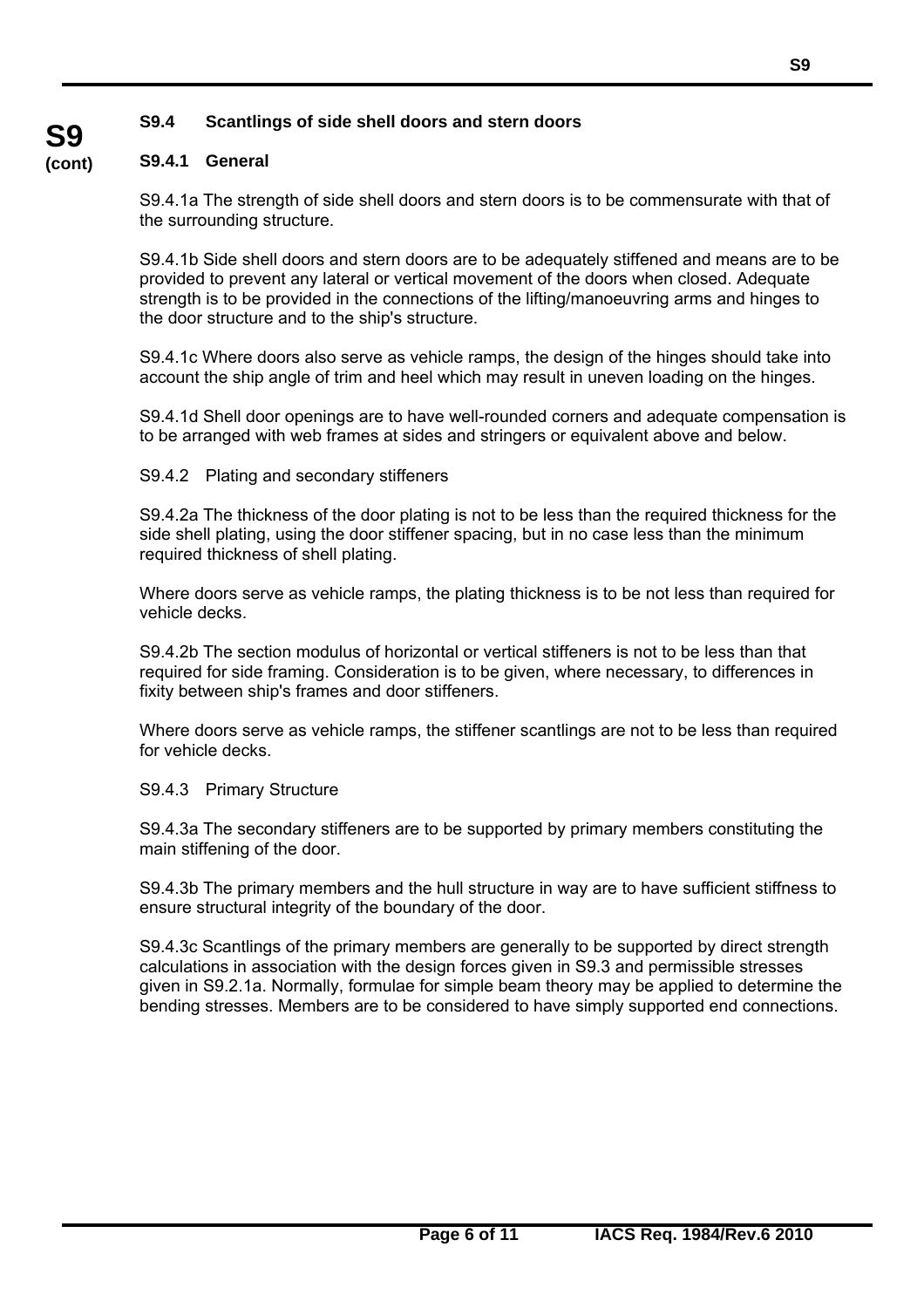### **S9.5 Securing and Supporting of Doors**

#### **(cont)** S9.5.1 General

**S9** 

S9.5.1a Side shell doors and stern doors are to be fitted with adequate means of securing and supporting so as to be commensurate with the strength and stiffness of the surrounding structure. The hull supporting structure in way of the doors is to be suitable for the same design loads and design stresses as the securing and supporting devices.

Where packing is required, the packing material is to be of a comparatively soft type, and the supporting forces are to be carried by the steel structure only. Other types of packing may be considered.

Maximum design clearance between securing and supporting devices is not generally to exceed 3mm.

A means is to be provided for mechanically fixing the door in the open position.

S9.5.1b Only the active supporting and securing devices having an effective stiffness in the relevant direction are to be included and considered to calculate the reaction forces acting on the devices. Small and/or flexible devices such as cleats intended to provide local compression of the packing material are not generally to be included in the calculations called for in S9.5.2b. The number of securing and supporting devices are generally to be the minimum practical whilst taking into account the requirement for redundant provision given in S9.5.2c and the available space for adequate support in the hull structure.

### S9.5.2 Scantlings

 $\overline{a}$ 

S9.5.2a Securing and supporting devices are to be adequately designed so that they can withstand the reaction forces within the permissible stresses given in S9.2.1a.

S9.5.2b The distribution of the reaction forces acting on the securing devices and supporting devices may require to be supported by direct calculations taking into account the flexibility of the hull structure and the actual position of the supports.

S9.5.2c The arrangement of securing devices and supporting devices in way of these securing devices is to be designed with redundancy so that in the event of failure of any single securing or supporting device the remaining devices are capable to withstand the reaction forces without exceeding by more than 20 per cent the permissible stresses as given in S9.2.1a.

S9.5.2d All load transmitting elements in the design load path, from the door through securing and supporting devices into the ship's structure, including welded connections, are to be to the same strength standard as required for the securing and supporting devices. These elements include pins, support brackets and back-up brackets.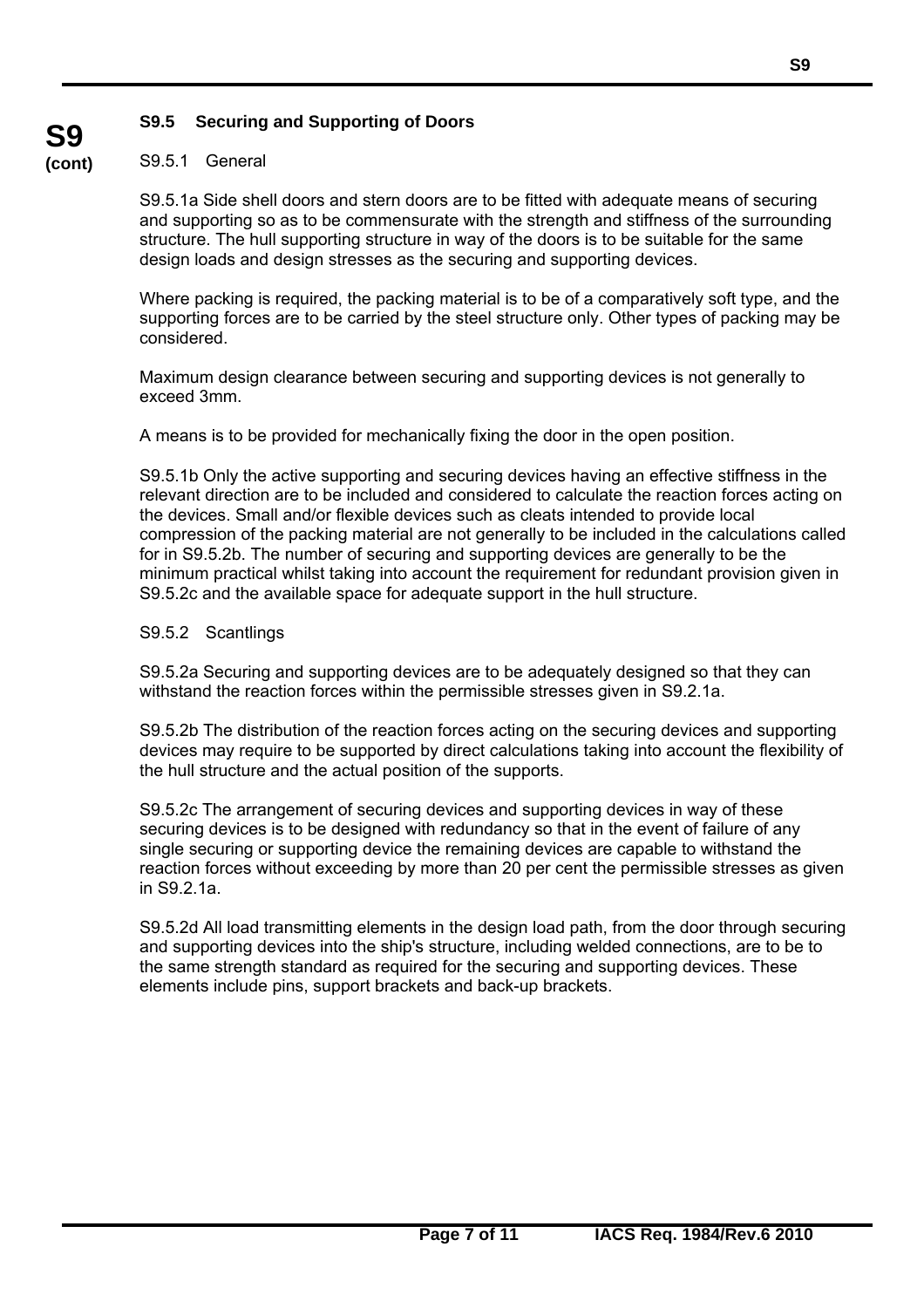### **S9.6 Securing and Locking Arrangement**

#### **(cont)** S9.6.1 Systems for operation

**S9** 

S9.6.1a Securing devices are to be simple to operate and easily accessible.

Securing devices are to be equipped with mechanical locking arrangement (self locking or separate arrangement), or are to be of the gravity type. The opening and closing systems as well as securing and locking devices are to be interlocked in such a way that they can only operate in the proper sequence.

S9.6.1b Doors which are located partly or totally below the freeboard deck with a clear opening area greater than  $6m^2$  are to be provided with an arrangement for remote control, from a position above the freeboard deck, of:

- the closing and opening of the doors,
- associated securing and locking devices.

For doors which are required to be equipped with a remote control arrangement, indication of the open/closed position of the door and the securing and locking device is to be provided at the remote control stations. The operating panels for operation of doors are to be inaccessible to unauthorized persons. A notice plate, giving instructions to the effect that all securing devices are to be closed and locked before leaving harbour, is to be placed at each operating panel and is to be supplemented by warning indicator lights.

S9.6.1c Where hydraulic securing devices are applied, the system is to be mechanically lockable in closed position. This means that, in the event of loss of the hydraulic fluid, the securing devices remain locked.

The hydraulic system for securing and locking devices is to be isolated from other hydraulic circuits, when closed position.

#### S9.6.2 Systems for indication/monitoring

S9.6.2a The following requirements apply to doors in the boundary of special category spaces or ro-ro spaces, as defined in S9.1.3, through which such spaces may be flooded. For cargo ships, where no part of the door is below the uppermost waterline and the area of the door opening is not greater than  $6m^2$ , then the requirements of this section need not be applied.

S9.6.2b Separate indicator lights and audible alarms are to be provided on the navigation bridge and on each operating panel to indicate that the doors are closed and that their securing and locking devices are properly positioned.

The indication panel is to be provided with a lamp test function. It shall not be possible to turn off the indicator light.

S9.6.2c The indicator system is to be designed on the fail safe principle and is to show by visual alarms if the door is not fully closed and not fully locked and by audible alarms if securing devices become open or locking devices become unsecured. The power supply for the indicator system is to be independent of the power supply for operating and closing the doors and is to be provided with a backup power supply from the emergency source of power or secure power supply e.g. UPS.

Note: see 8.7.2b for fail safe principal design.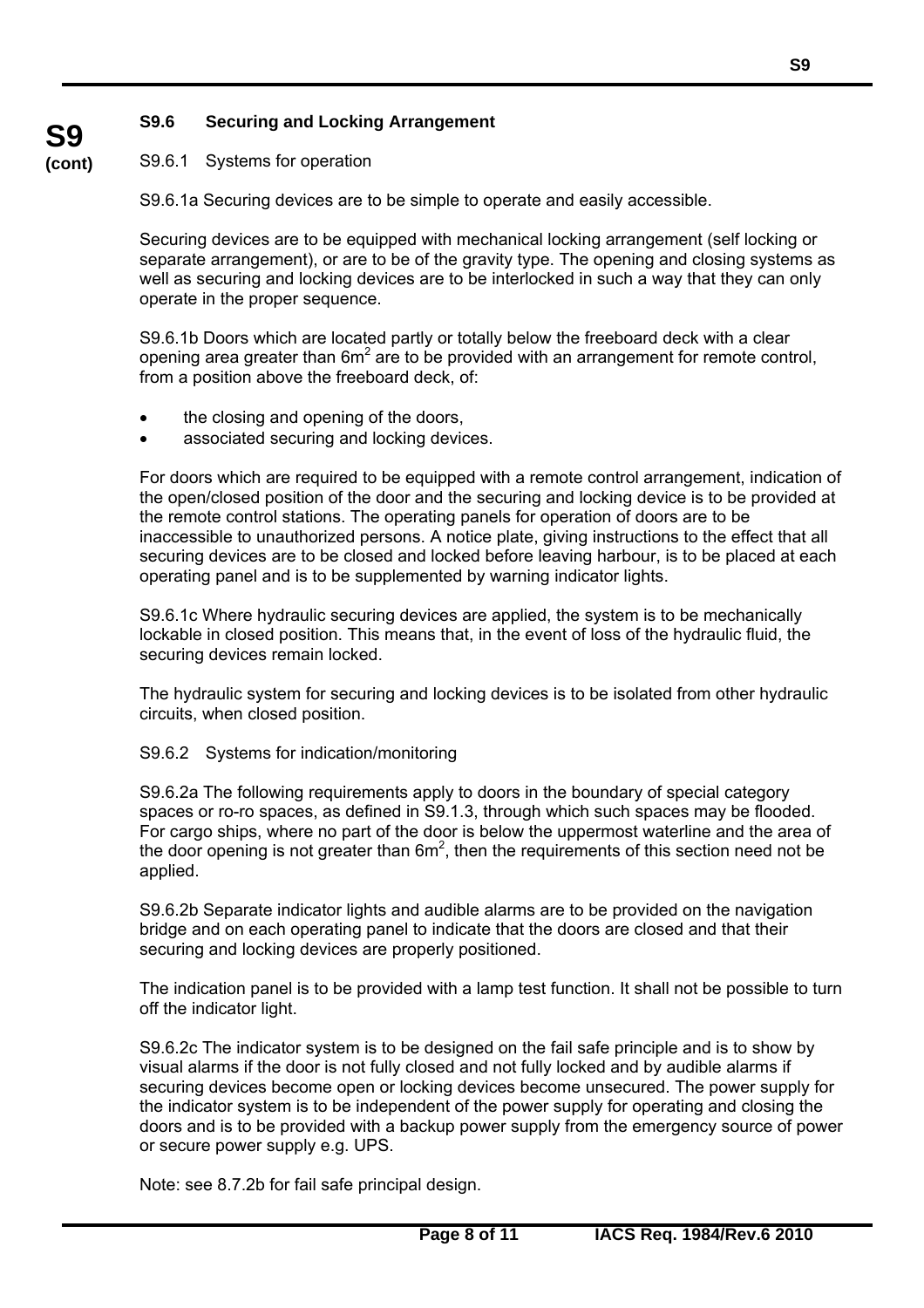The sensors of the indicator system are to be protected from water, ice formation and mechanical damages.

S9.6.2d The indication panel on the navigation bridge is to be equipped with a mode selection function "harbour/sea voyage", so arranged that audible alarm is given on the navigation bridge if the vessel leaves harbour with any side shell or stern door not closed or with any of the securing devices not in the correct position.

S9.6.2e For passenger ships, a water leakage detection system with audible alarm and television surveillance is to be arranged to provide an indication to the navigation bridge and to the engine control room of any leakage through the doors.

For cargo ships, a water leakage detection system with audible alarm is to be arranged to provide an indication to the navigation bridge.

S9.6.2f For ro-ro passenger ships, on international voyages, the special category spaces and ro-ro spaces are to be continuously patrolled or monitored by effective means, such as television surveillance, so that any movement of vehicles in adverse weather conditions and unauthorized access by passengers thereto, can be detected whilst the ship is underway.

# **S9 (cont)**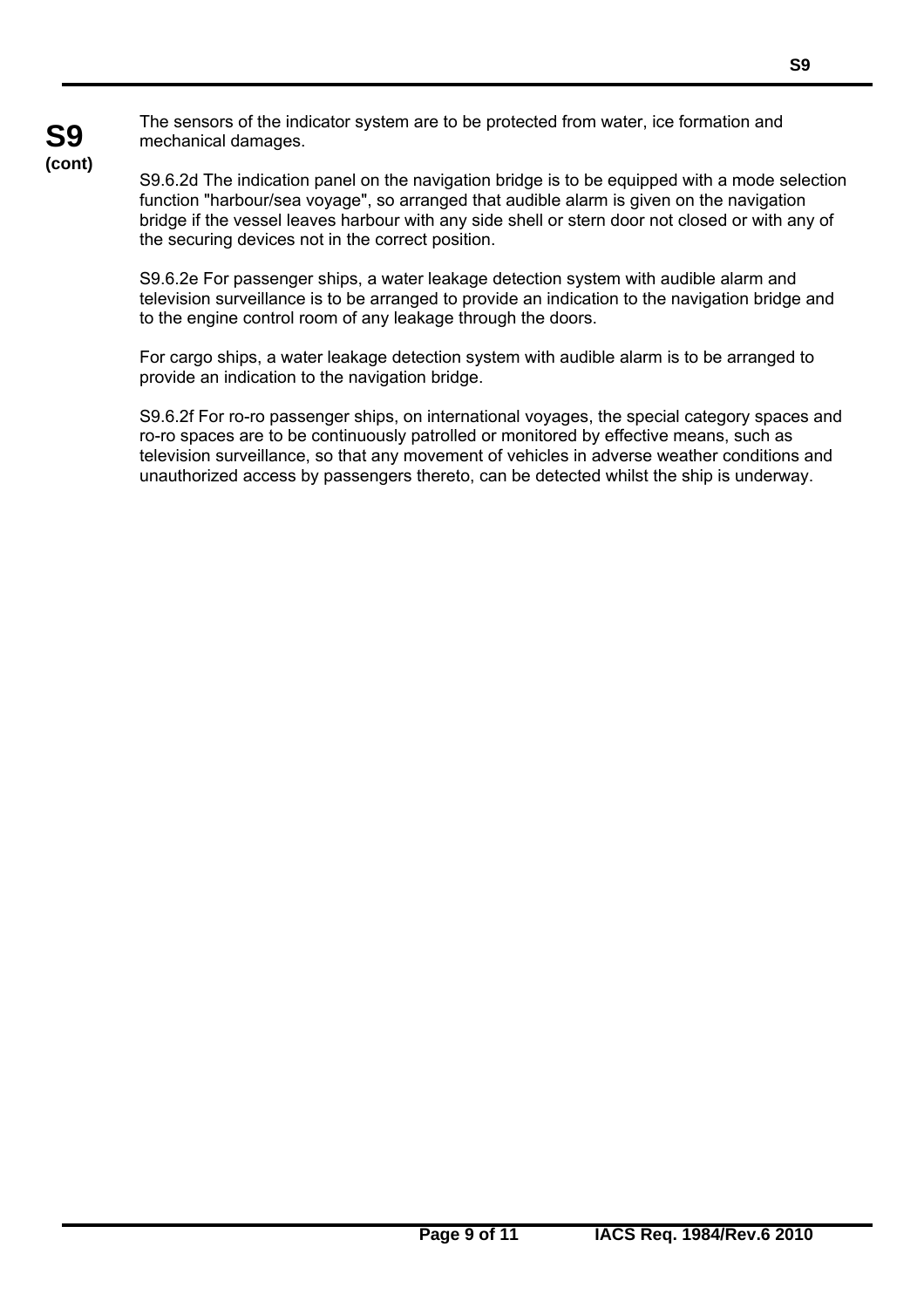**S9 (cont)**

 $\overline{a}$ 

S9.7.1 An Operating and Maintenance Manual for the side shell doors and stern doors is to be provided on board and is to contain the necessary information on:

- main particulars and design drawings special safety precautions details of vessel equipment and design loading (for ramps) key plan of equipment (doors and ramps) manufacturer's recommended testing for equipment description of equipment for bow doors inner bow doors bow ramp/doors side doors stern doors central power pack bridge panel engine control room panel
- service conditions limiting heel and trim of ship for loading/unloading limiting heel and trim for door operations doors/ramps operating instructions doors/ramps emergency operating instructions
- maintenance schedule and extent of maintenance trouble shooting and acceptable clearances manufacturer's maintenance procedures
- register of inspections, including inspection of locking, securing and supporting devices, repairs and renewals.

This Manual is to be submitted for approval that the above mentioned items are contained in the OMM and that the maintenance part includes the necessary information with regard to inspections, troubleshooting and acceptance / rejection criteria.

Note: It is recommended that recorded inspections of the door supporting and securing devices be carried out by the ship's staff at monthly intervals or following incidents that could result in damage, including heavy weather or contact in the region of side shell and stern doors. Any damage recorded during such inspections is to be reported to the Classification Society.

S9.7.2 Documented operating procedures for closing and securing side shell and stern doors are to be kept on board and posted at the appropriate places.